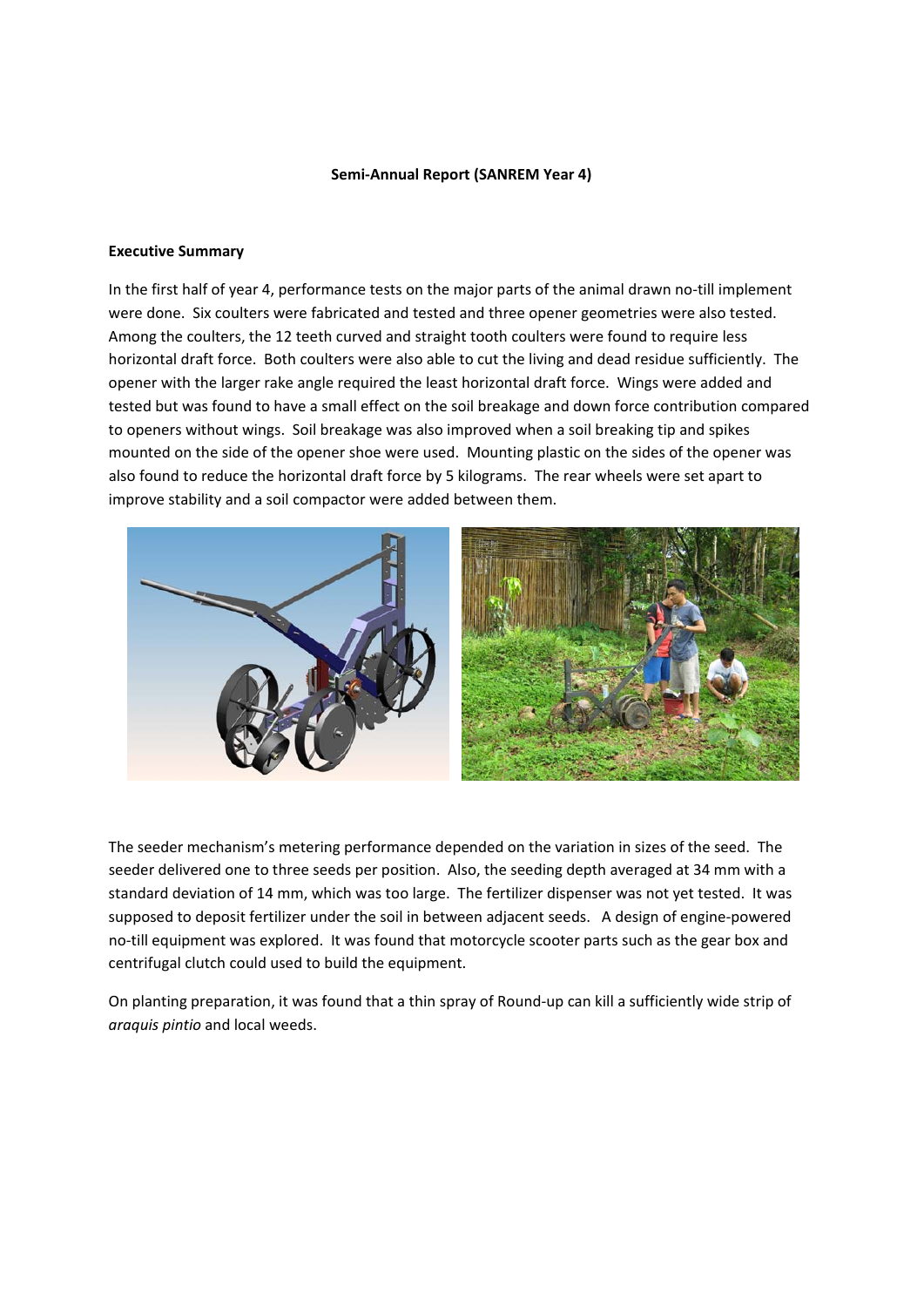

Regarding operation, testing had shown that the animal‐drawn no‐till equipment can be operated by one or two persons. For operation with one person, a handle similar to the conventional plow was suggested. The equipment was run at an average of 1.0 m/s.



#### **Research Strategies and Developmental Activities**

In the first half of year 4, a student thesis group was tapped to do the design, fabrication and testing of the functional elements of the animal‐drawn no till equipment. The objectives given to the group were: (a) determine the effect of the number and shape of teeth of the coulter and (b) determine the effect of the shoe rake angle and wing size of the opener. Six coulters, 10‐ 12‐, and 14‐ curved‐ and straight toothed coulters were tested. Three opener rake angles were tested: 30‐, 45‐, and 60‐degree openers. Three opener edges were also explored: beveled, square and round. Wing attachments to the opener were also explored. There were three variations for the size and angle. Stability was improved by setting the rear wheel farther apart but had to add a soil compactor to ensure sufficient soil contact of the seeds. Metering and deposition of the seed was also tested. Exploration of a feasible design of an engine-driven no-till equipment using motorcycle parts was done. In the second half of year four, the social and economic impact of using the animal-drawn no-till equipment shall be made. Two (2) sites were chosen: one in Lucban, Quezon, wherein a farmer can be hired to take care of the garden and the other in Mindanao in coordination with Dr. Agustin Mercado. Ms. Olive Tiglao shall help gather and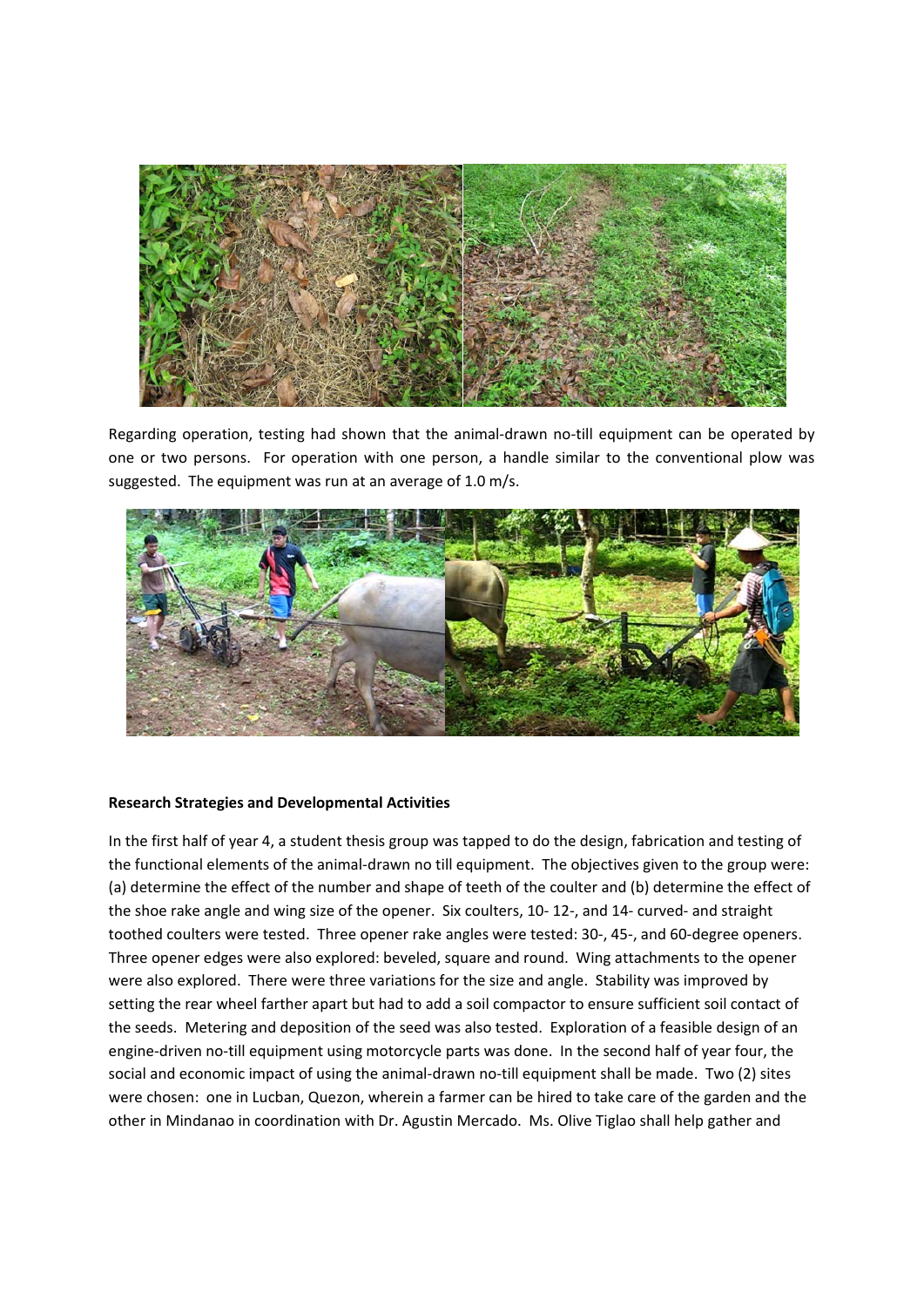analyze the data from both sites. Comparison between manual seeding and mechanical seeding shall be done likewise. Prior to the farm testing, an equipment demonstration and training shall be done for the participating farmers. In parallel with the farm testing, fabrication and testing of two (2) enginepowered no-till equipment shall be made. Only field and laboratory testing will be done to determine the economic viability of the said concept.

# **Research Progress by Objective**

Objective 1: Develop a practical and economically viable small no-till planter for upland farming

Critical research accomplishments:

- A 12-teeth coulter performed better than coulters with lesser or greater number of teeth.
- Curved-teeth coulter required lesser horizontal draft force than straight-teeth coulters.  $\bullet$
- An opener shoe with a larger rake angle required less horizontal draft force.
- Use of the plastic siding on the opener reduced the horizontal draft force and can help control the width of soil opening.
- Use of spikes on the sides of the opener shoe helped break the soil better.  $\bullet$



Motorcycle parts can be retrofitted in the design of the no-till equipment.

System Level:

- Field testing
- Laboratory testing

Development Impact: